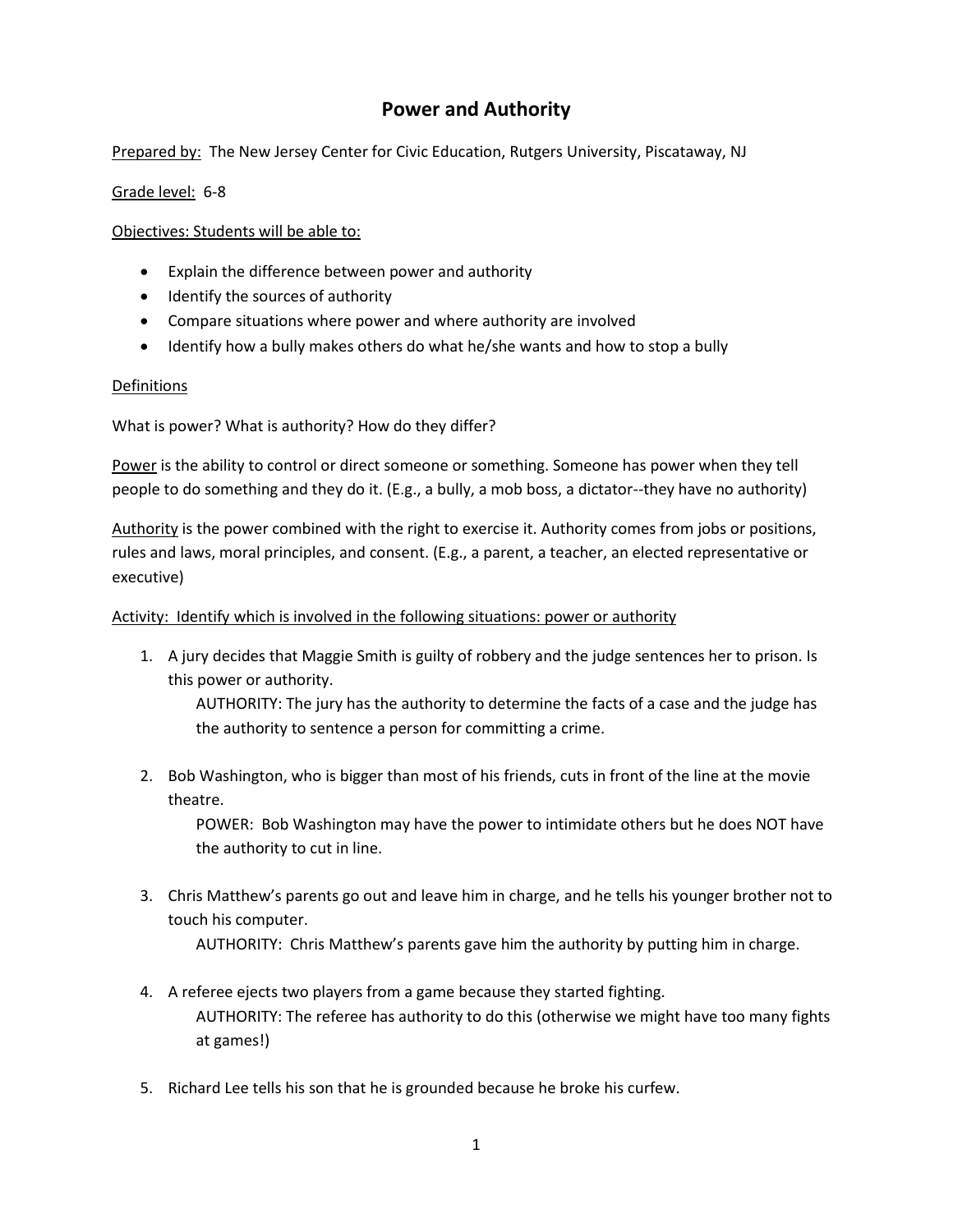AUTHORITY: Parents have the authority and the responsibility to protect the safety and health of their children.

6. A thief robs you at gunpoint.

POWER: Obviously the thief has no RIGHT to rob anybody.

7. The city council refuses to give permission to a group of students who want to use the park for a protest rally.

AUTHORITY: The city council has the authority to do this. (It might not be the right decision but they have the authority to make a decision for the safety of the community).

## What about bullies?

Bullies make people do what they want. Is this based on power or authority?

Bullies have no right or authority. They only use power to get what they want. Sometimes people use power without the right or authority to exercise it.

*Consider: How does a Bully make others do what he/she wants?*

- Power (Force)
- Fear
- Peer pressure (together these equal "intimidation")
- Consent (Submission)

## *Consider: What can you do to stop a bully?*

- Speak up
- Tell someone in authority
- Fight back
- Get others to support *you*

Understanding the sources and purposes of authority can help your students appreciate that a bully has NO authority! Civics is not just about government but about how we interact with each other in a civil society.

## Brainstorm: Why do we need Authority?

Imagine that you wake up one morning and find that there is no longer any authority. All rules, laws, police, courts, teachers, principals and governments have disappeared.

- What problems might arise?
- How would you protect your rights?
- Would you even have any rights?

## Critical thinking: Where does the right to exercise authority come from?

*Roles*—jobs or positions, like your position as a teacher includes authority to keep your classroom safe and quiet enough so that learning can take place or an usher at a movie whose job is to keep people in line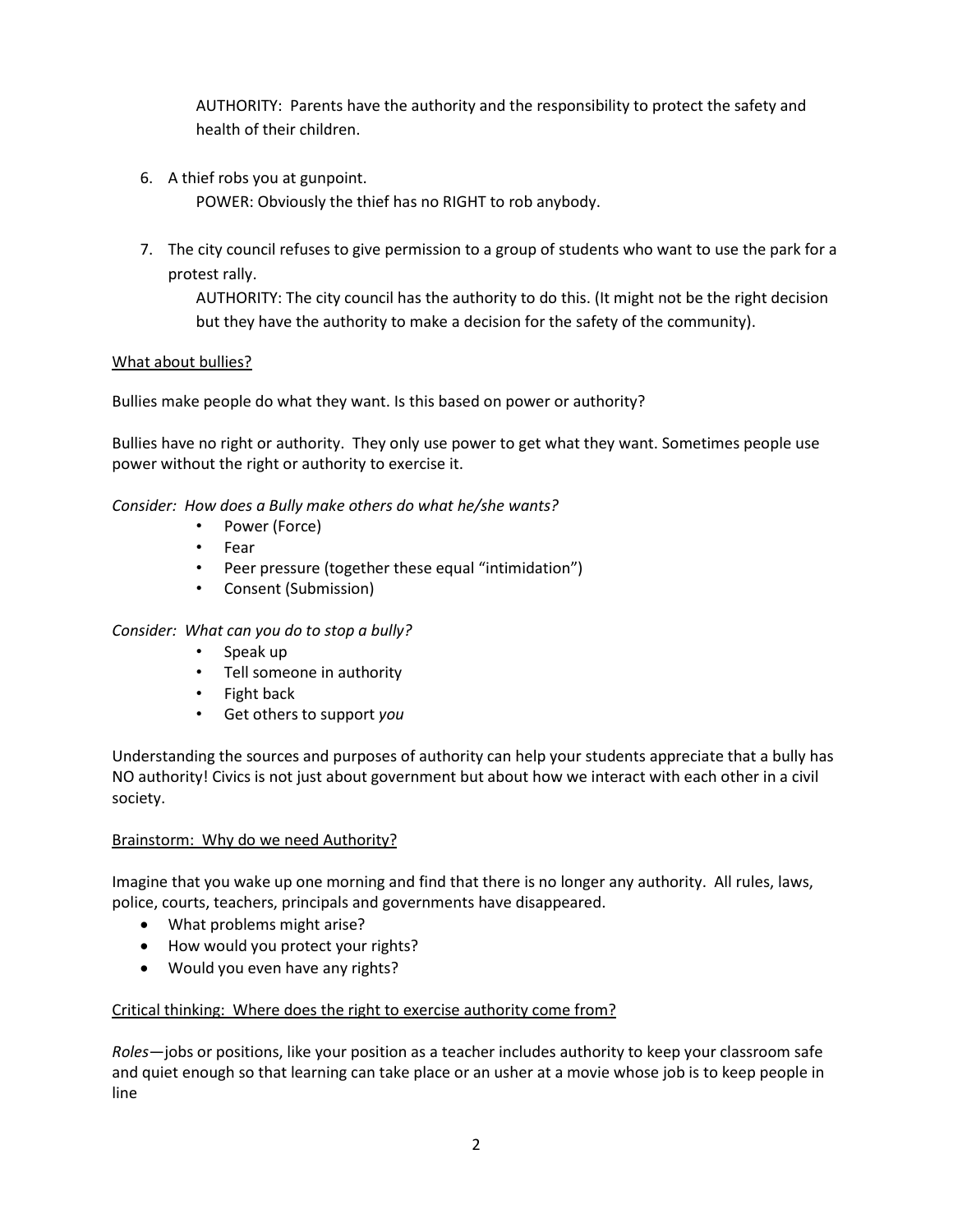*Custom*—for example, the usher's job is reinforced by the custom of first come, first served.

*Rules and Laws*—the authority for a job or position is often based on laws. Laws give police the authority to arrest you if you commit a crime and a judge the authority to sentence you to prison.

*Moral principles*—are also a source of authority—whatever religion or none that we might each believe, we all should be following ideas of right and wrong. Moral principles, such as those listed in the "Ten Commandments, (E.g., Thou shall not kill. Thou shall not steal.) or the Golden Rule (Treat others as you would like them to treat you.) are common to most cultures and religions. There is an overlap with custom and laws.

*Consent*—we agree or consent to give authority to the president of our local organization by voting. AS we've noted, consent is the basis for a democratic government.

#### Abuse of Authority

Even when someone has the authority to tell people what to do, sometimes that authority is abused.

#### Read the Dr. Seuss book *Yertle the Turtle*, or use this summary:

Yertle the Turtle is King of the pond on the Island of Sala-ma-Sond. He wants to see higher. So he has several turtles climb on each other's backs so that he can climb on top. Mack, the plain little turtle at the bottom, complains of pains in his back and shoulders. Yertle tells him to be quiet ("I'm King and you're only a turtle named Mack") and adds yet more and more turtles, until… Mack burps and all the turtles, including King Yertle, fall down. Yertle is now King of the Mud, and the turtles are FREE "as turtles and, maybe, all creatures should be."

## Questions for discussion:

- Did King Yertle have the authority to act the way he did?
- What was the source of King Yertle's authority?
- What were the problems on the island of Sala-ma-Sond?
- What can we conclude about King Yertle's use of his authority?
- How could the turtles protest King Yertle's abuse of authority?
- How could the problems have been corrected?

## What can we learn from Yertle the Turtle?

- Why is it important for limits to be placed on the powers of those in positions of authority?
- Give examples of instances where limits are placed on people in positions of authority?
- Think about our system of government: how are the power of those in positions of authority limited.